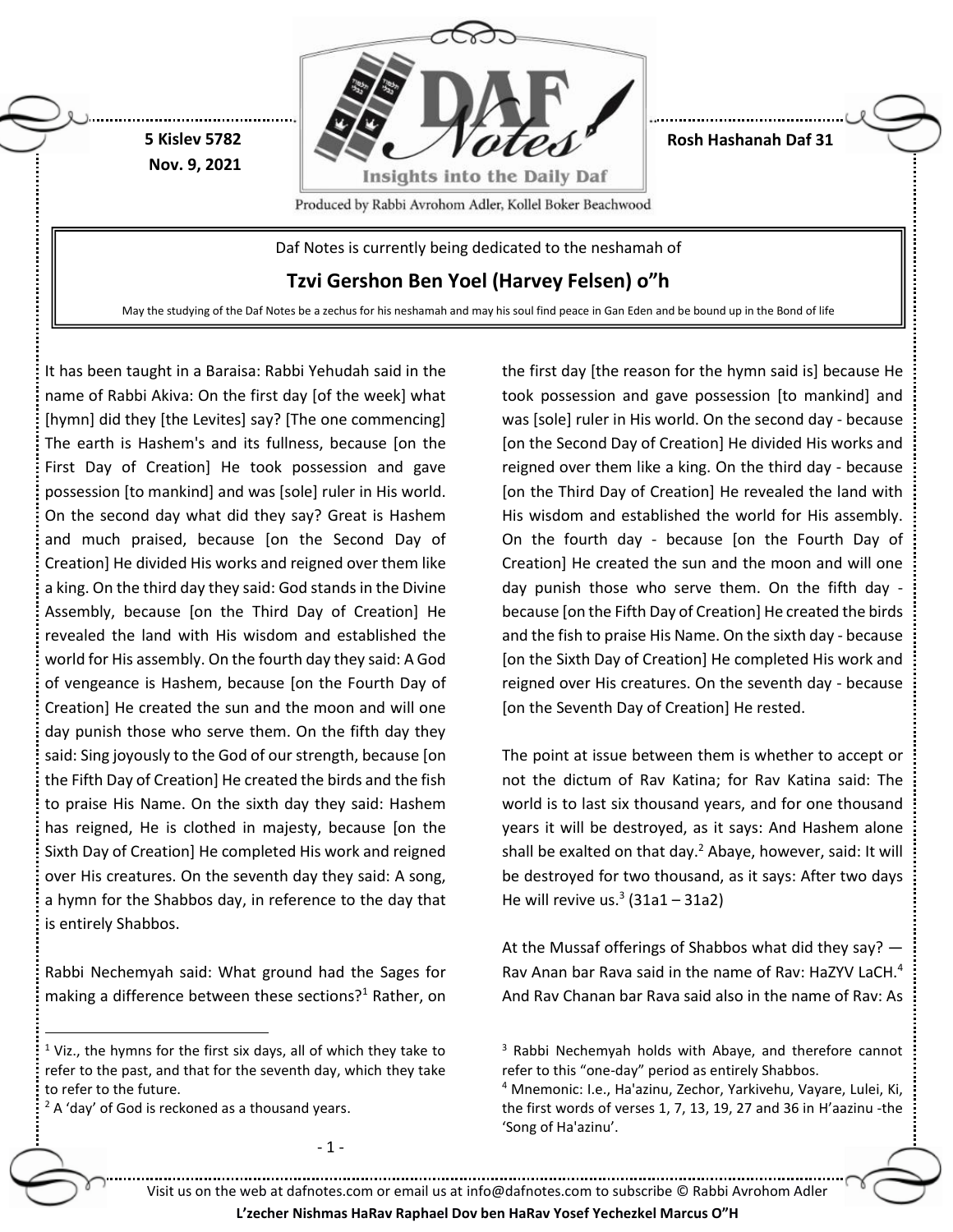

these sections are divided here, so they are divided [when read on Shabbos] in the synagogue.

At Minchah (the afternoon sacrifice of) Shabbos what did they say? — Rabbi Yochanan said: Then [Moshe and his children] sang, and Who is like you, and Then [Israel] sang.

They inquired: Were all these portions said on each Shabbos, or was only one said on every Shabbos? — Come and hear, since it has been taught in a Baraisa: Rabbi Yosi said: By the time the first of these sections has been recited once, $5$  the second $6$  is reviewed and recited twice This shows that each Shabbos one portion was said; this may be taken as proved. (31a2 – 31a3)

Rav Yehudah bar Idi said in the name of Rabbi Yochanan: The Shechinah left Israel by ten stages  $-$  this we know from references in Scripture — and the Sanhedrin correspondingly were exiled to ten places — this we know from Oral tradition. 'The Shechinah left Israel by ten stages — this we know from references in Scripture': [It went] from the Ark-cover to a Cherub and from the Cherub to the other Cherub and from that Cherub to the threshold [of the House], $<sup>7</sup>$  and from the threshold to the Courtyard,</sup> and from the Courtyard to the Altar, and from the Altar to the roof [of the Sanctuary], and from the roof to the [Courtyard] wall, and from the wall to the city [of Jerusalem], and from the city to the Mount [of Olives], and from the Mount to the wilderness, and from the wilderness it ascended and settled in Its Place, as it says: I will go, I will return to My Place. 'From the Ark-cover to a Cherub and from the Cherub to the other Cherub and from that Cherub to the threshold', as it is written: And it is there that I will set My meetings with you, and I shall speak with you from above the Ark-cover, and it is written: And the glory of the God of Israel ascended from atop the Cherub on which it had been, whereupon it went to the threshold of the House. 'And from the threshold to the Courtyard', as it is written: And the Temple was filled with the cloud, and the Courtyard was filled with the brightness of Hashem's glory. 'From the Courtyard to the Altar', as it is written: I saw Hashem standing on the Altar. 'And from the Altar to the roof', as it is written: It is better to dwell on a corner of a roof [than in a house in common with a contentious wife]. 'From the roof to the wall', as it is written: Behold, Hashem stood by a plumbed wall. 'From the wall to the city', as it is written: The voice of Hashem cries out to the people of the city. 'And from the city to the Mount [of Olives]', as it is written: And the glory of Hashem went up from the midst of the city and stood upon the mountain which is on the east side of the city. 'And from the mountain to the wilderness', as it is written: It is better to dwell in a wilderness [than with a contentious wife]. 'And from the wilderness it ascended and settled in Its Place, as it says: I will go, I will return to My Place [until they acknowledge their guilt].

Rabbi Yochanan said: The Shechinah tarried for Israel in the wilderness six months in the hope that they would repent. When [it saw that] they did not repent, He said: Let their very essence suffer agony! as it says: But the eyes of the wicked shall look with longing, and they shall have no way to flee and their hope shall become agony.

'Correspondingly the Sanhedrin were exiled to ten places — this we know from Oral tradition, namely, from the Chamber of Hewn Stone to a store [on the Temple Mount], and from that store to Jerusalem, and from

 $\overline{a}$ 

<sup>&</sup>lt;sup>5</sup> The Mussaf cycle is completed once in six weeks.

 $<sup>7</sup>$  Or of the Holy of Holies.</sup>

<sup>6</sup> The afternoon tamid.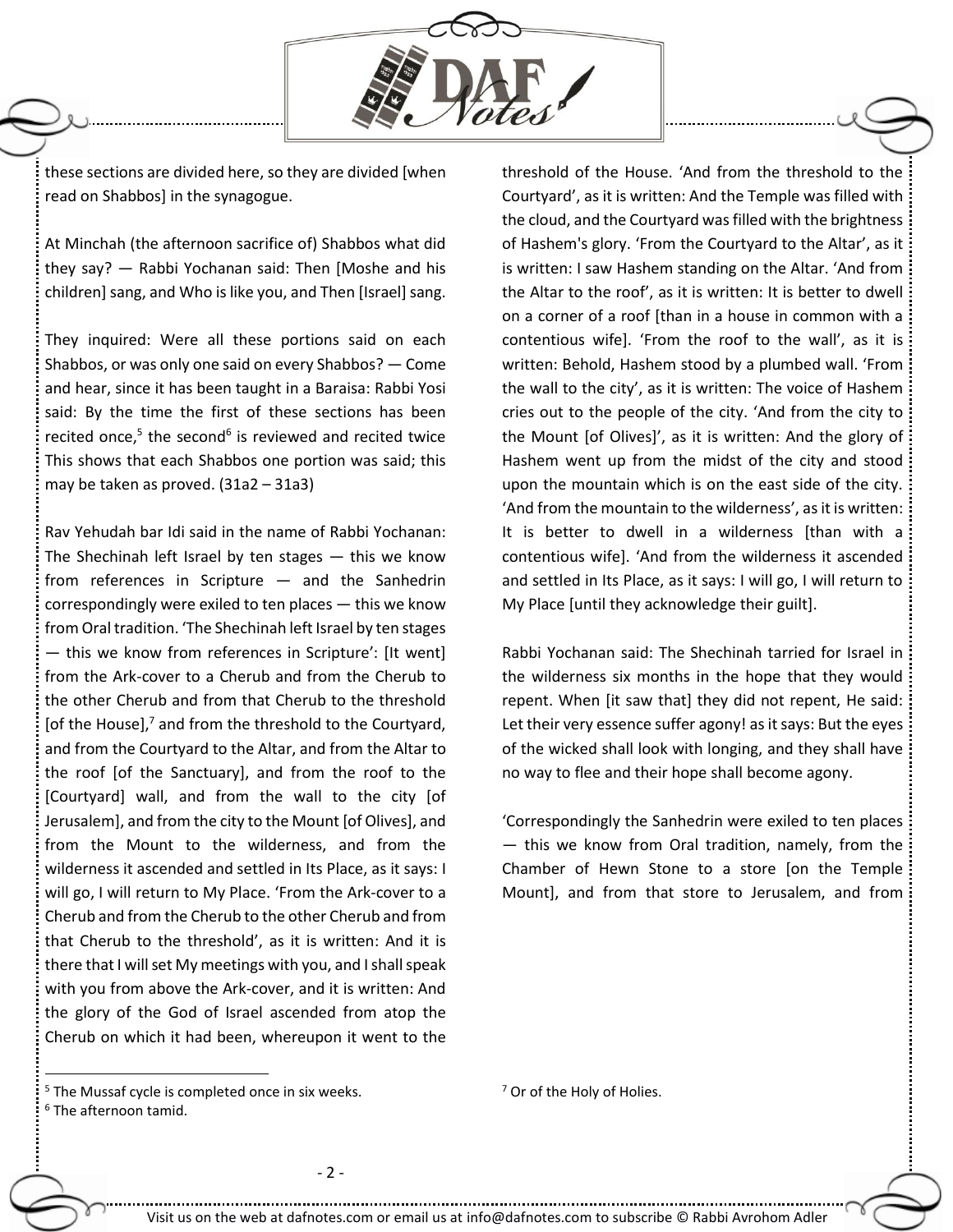

Jerusalem to Yavneh, $8$  and from Yavneh to Usha, $9$  and from Usha [back] to Yavneh, and from Yavneh [back] to Usha, and from Usha to Shefar'am, and from Shefar'am to Beis She'arim, and from Beis She'arim to Tzippori, <sup>10</sup> and from Tzippori to Tiberias; and Tiberias was the deepest exile of them all, as it says: you will sink down, from the ground will you speak.

Rabbi Elazar says: There were six exiles, as it says: For He has brought down those who dwell on high in the lofty city, He has lowered it, He has lowered it to the ground, He has brought it down even to the dust. Said Rabbi Yochanan: And from there they are destined to be redeemed, as it says, Shake the dust from yourself, arise and sit. (31a3 - 31b1)

MISHNAH: Rabbi Yehoshua ben Karchah said: and Rabbi Yochanan ben Zakkai additionally instituted that even if the Head of the Beis Din was elsewhere, the witnesses were still required to go to the place that Beis Din was regularly assembled. (31b1)

The Gemora relates an incident regarding a woman who was called by Ameimar (the head of the Beis Din) to Nehardea, but then he left for Mechoza and she didn't follow him, so he wrote a bill of excommunication against

 $\overline{a}$ 

 $10$  Rabbi Yehudah ha-Nassi first sat in Bet She'arim together with the Sanhedrin, but he was forced to move to Tzippori, which was her. Rav Ashi asked Ameimar: But we learned in a Mishnah that the witnesses should go to the Beis Din even if the Head of the Beis Din is elsewhere. Ameimar responded that the Mishnah applies only to testimony for the new moon, for it was so [that they needed to follow the head of the Beis Din), you would cause them to stumble in the future. However, here [this does not apply to other types of litigation] "a debtor is a servant to the creditor." (31b1 – 31b2)

The Gemora cites a Baraisa: The Kohanim are not permitted to ascend the platform in their sandals, $11$  and this is one of the nine regulations laid down by Rabban Yochanan ben Zakkai. [What are these nine?] — Six mentioned in this chapter<sup>12</sup> and one in the preceding chapter<sup>13</sup> and the following one, as it has been taught: [When the Temple stood, a convert was required to bring a pair of birds as an offering.] Nowadays, in the absence of a Temple, they were still required to set aside a quartershekel for the offering. Said Rabbi Shimon ben Elazar: Rabbi Yochanan ben Zakkai annulled this decree since it can lead to a stumbling block of someone benefiting from the hekdesh money.

There is an argument in the Gemora between Rav Pappa and Rav Nachman bar Yitzchak regarding the ninth decree

<sup>11</sup> To bestow the Priestly Blessings.

<sup>13</sup> That the witnesses for the new moon should be allowed to profane Shabbos only for Nissan and Tishrei.

 $8$  The Sanhedrin's first stop after leaving Jerusalem was the city of Yavneh, which was established as a center of Torah study by Rabban Yochanan ben Zakkai, and became most famous under the direction of Rabban Gamliel of Yavneh. Throughout its continuing travels, the Sanhedrin was headed by descendants of the family of Hillel.

<sup>&</sup>lt;sup>9</sup> It appears that the Sanhedrin was moved to Usha in the aftermath of the Bar-Kokhba revolt, where a series of Rabbinic enactments - called *takkanot Usha* - were established. Under the leadership of Rabbi Shimon ben Gamliel there was an unsuccessful attempt to return the Sanhedrin to Yavneh, but due to the overwhelming devastation in the southern part of the country, they returned to the Galilee, first to Usha and then to Shefar'am.

on a higher altitude, for reasons of health. His son, Rabban Gamliel, settled in Teverya, and the Sanhedrin remained in that city until it was finally dissolved.

<sup>&</sup>lt;sup>12</sup> Viz., After the Destruction of the Temple (i) that the shofar should be blown on Shabbos wherever there is a Beis din, (ii) that the lulav should be taken in the provinces seven days, (iii) that new grain should be forbidden the whole Day of the Waving - the sixteenth of Nissan, (iv) that testimony with regard to the new moon should be received the whole day, (v) that witnesses should go only to the place of assembly, (vi) the one just mentioned in the Baraisa - that the Kohanim should not ascend the platform in their sandals.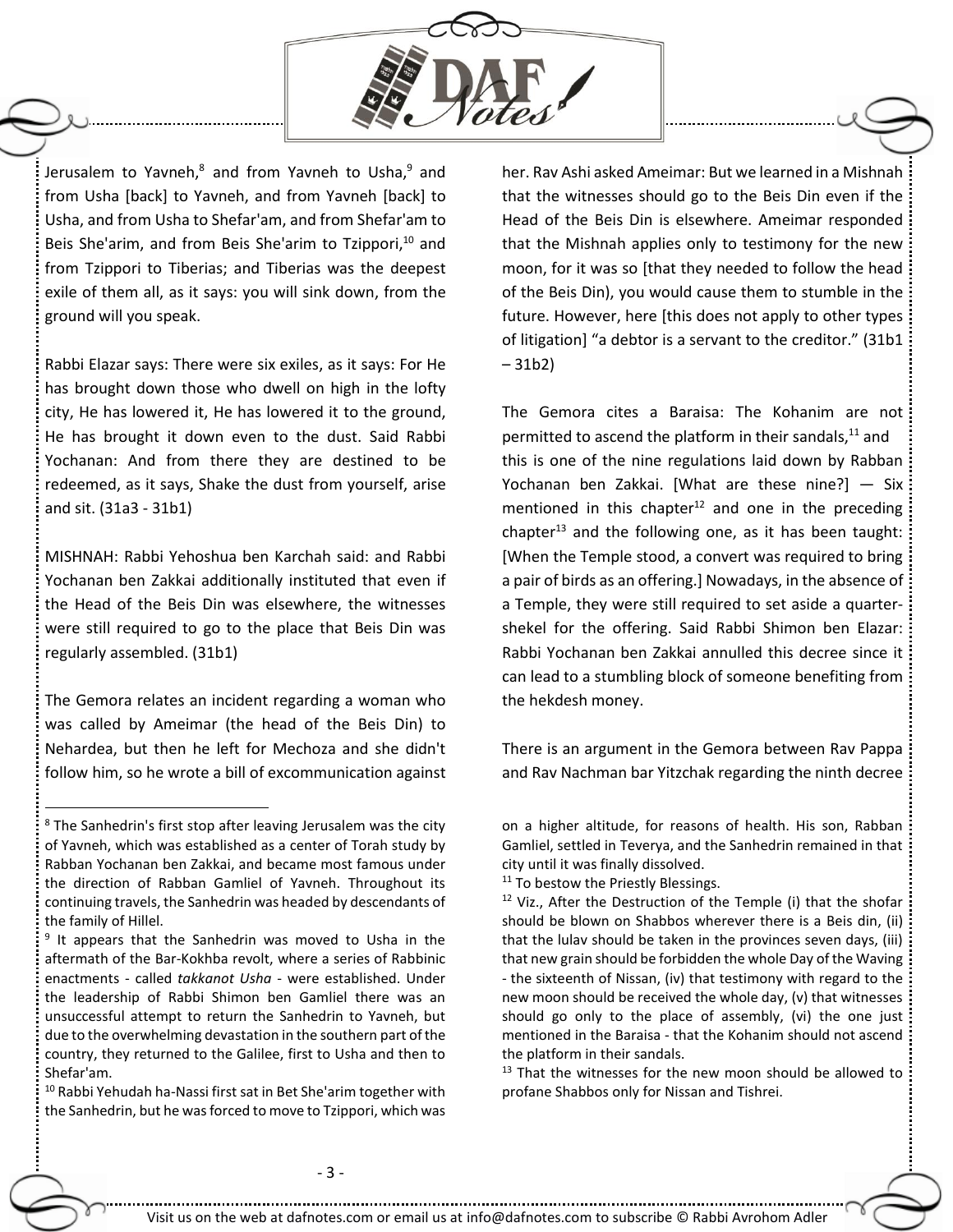

of Rabban Yochanan ben Zakkai. Rav Pappa maintains that it was regarding the fourth-year fruits from a vineyard. Rav Nachman bar Yitzchak said it was regarding the strip of red wool.

Rav Pappa maintains that it was regarding the fourth-year fruits from a vineyard. For it was taught in a Mishnah: The produce of a vineyard in its fourth year (or the money which was used to redeem the produce) is brought to Yerushalayim. However, if one lives within a day of Yerushalayim in any direction, he would be required to bring the fruits itself. The boundary of this area was as follows: Eilas on the south, Akrabas on the north, Lod on the west, and the Jordan [River] on the east. [In reference to this] Ulla, or as some say, Rabbah bar Ulla, said in the name of Rabbi Yochanan: What was the reason? To decorate the streets of Jerusalem with fruit. It has been further taught: Rabbi Eliezer had a vine in its fourth year east of Lod at the side of Kefar Tavi, and Rabbi Eliezer had a mind to declare it free to the poor, but his disciples said to him: Teacher, your colleagues have already taken a vote on it and declared it permitted. Who are his 'colleagues'? — Rabban Yochanan ben Zakkai.

Rav Nachman bar Yitzchak disagrees and he holds that the ninth decree was regarding the strip of red wool. For it was taught in a Baraisa: In the beginning they would tie the thread of crimson wool on the doorway of the Antechamber on the outside: if it became white they rejoiced; if it did not become white, they were sad and ashamed. Thereupon they arranged to tie it on the doorway of the Antechamber on the inside. But they were still peeping through and if it became white, they rejoiced, whereas, if it did not become white, they grew sad and ashamed. Thereupon they arranged to tie one half to the rock and the other half between its horns.

The Gemora asks: Why didn't Rav Nachman bar Yitzchak accept the view of Rav Pappa? The Gemora answers: He could reply: If you assume that it was Rabbi Yochanan ben

Zakkai (who instituted the rule about the vine), was he the colleague of Rabbi Eliezer? He was his teacher! - The Gemora notes that Rav Pappa would reply to this as follows: Since those (who reported the rule to him) were his disciples, it was not polite of them to say to their teacher, "your teacher."

The Gemora asks: Why didn't Rav Pappa accept the view of Rav Nachman bar Yitzchak? The Gemora answers: He could reply as follows: If you assume it was Rabbi Yochanan ben Zakkai (who instituted the rule about the red ribbon) was there in the days of Rabbi Yochanan ben Zakkai a red ribbon (which turned white]? Has it not been taught in a Baraisa: Rabbi Yochanan ben Zakkai lived for one hundred and twenty years. The first forty he was involved in business, the second forty he learned, and the third forty he taught others. The Baraisa also states: Forty years before the destruction of the Temple, the red ribbon never turned white but it remained red. Further, we learned in our Mishnah (several times), 'After the destruction of the Temple, Rabbi Yochanan ben Zakkai made a rule.' The Gemora notes that Rav Nachman bar Yitzchok would reply that during those forty years that he studied, his status was that of a disciple sitting before his teacher, and he offered a suggestion (regarding the red ribbon) and his reasoning was deemed sound (by his teacher, who then instituted that the ribbon should be removed from the Temple), and his teacher established it in his name. (31b2 – 32a1)

## **INSIGHTS TO THE DAF**

## **WHERE CAN ONE START AND WHERE CAN ONE STOP?**

The Gemora discusses the hymns that were recited by the Leviim in the Beis Hamikdosh on Shabbos. The Gemora concludes that they would divide Parshas Haazinu into six segments and one segment was recited each week by the korban mussaf.